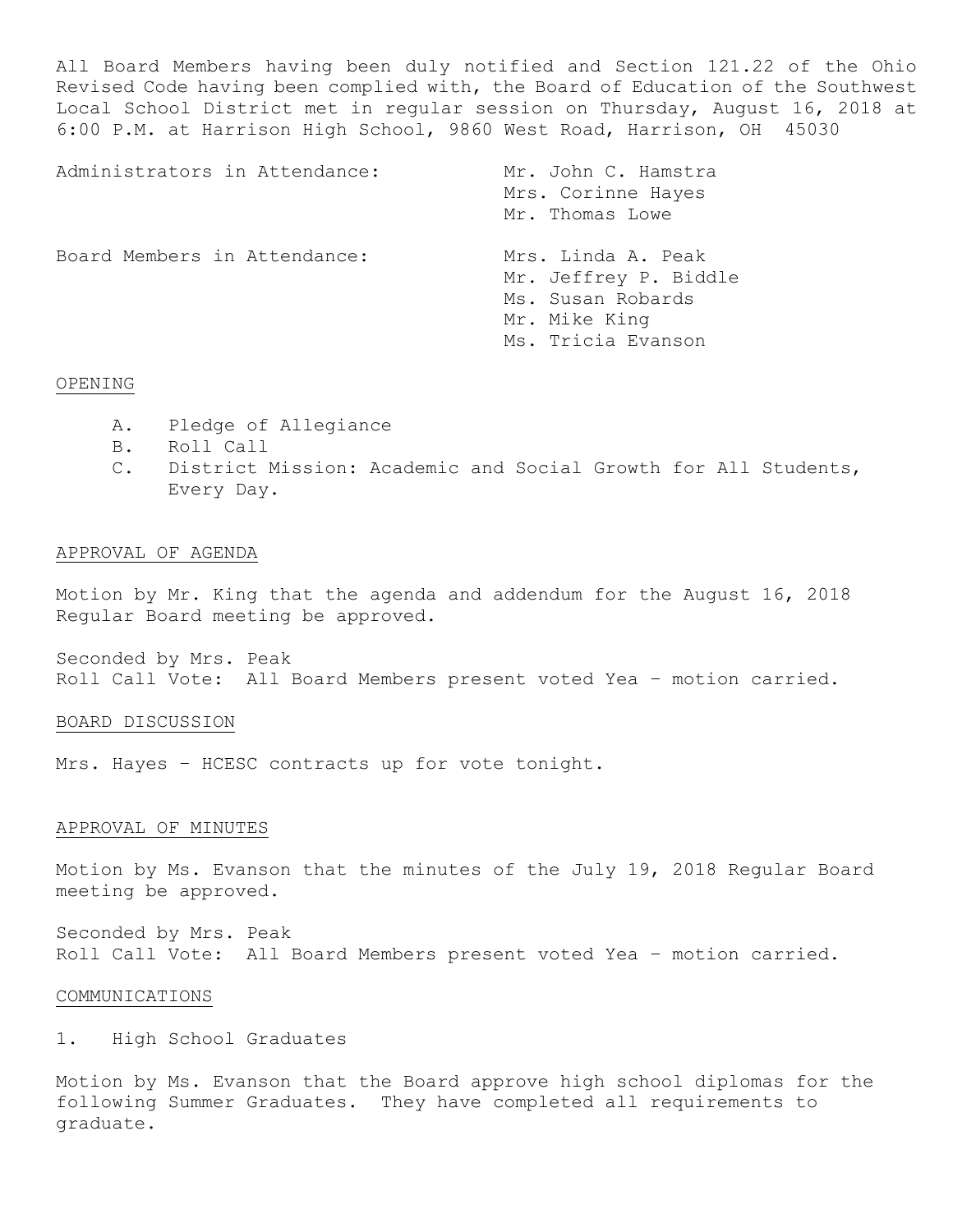Page 2 Board Minutes 8/16/2018 COMMUNICATIONS (cont.)

Cameron Wilson **Ethan Hair** Chance Smith Joshua Lynam

Elizabeth Dooley Scottie Walters

Seconded by Mr. King Roll Call Vote: All Board Members present voted Yea – motion carried.

GENERAL PUBLIC – Agenda Items Only

### CURRICULUM

1. Quality Profile Update (Informational)

## SUPERINTENDENT'S REPORT

1. Personnel

Motion by Mr. King that the following personnel items be approved:

- a. 2017-2018 Student Mentor Payments Abby Sherwood \$300.00
- b. 2018-2019 Mid-Day Bus Drivers William Taylor – One Year
- c. 2018-2019 Resignations Hannah Merrill – Certified Tutor - eff. 8/21/18 Frederick Krieger – Full-Time Aide (Special Ed.) – eff. 8/21/18 Tori Faulconer – Full-Time Aide (Special Ed.) – eff. 8/20/18 Rene Banfield – 3 Hr. Cook – eff. 8/13/18 Kayla Hall – 3.0 Hr. Cook – eff. 8/13/18 Ryan Carroll – JS Head Wrestling (8th Grade) Andrew Dalton – JS Asst. Wrestling
- d. 2018-2019 Contracts Hannah Merrill -  $1/2$  Time Kindergarten - B-0 - eff.  $8/17/18$  - One Year Elizabeth Kemble – Intervention Specialist Ricky Seal – Van Driver – eff. 8/17/18 – One Year Ricky Seal – Bus Monitor – eff. 8/17/18 – One Year Ricky Seal – 6.0 Hr. Bus Driver (pending certification) Julie Nolan – 1/7 English – M+30-0 – One Year Kenneth Van Cleve – Van Driver – eff. 8/17/18 – One Year Kenneth Van Cleve - Bus Monitor - eff.  $8/17/18$  - One Year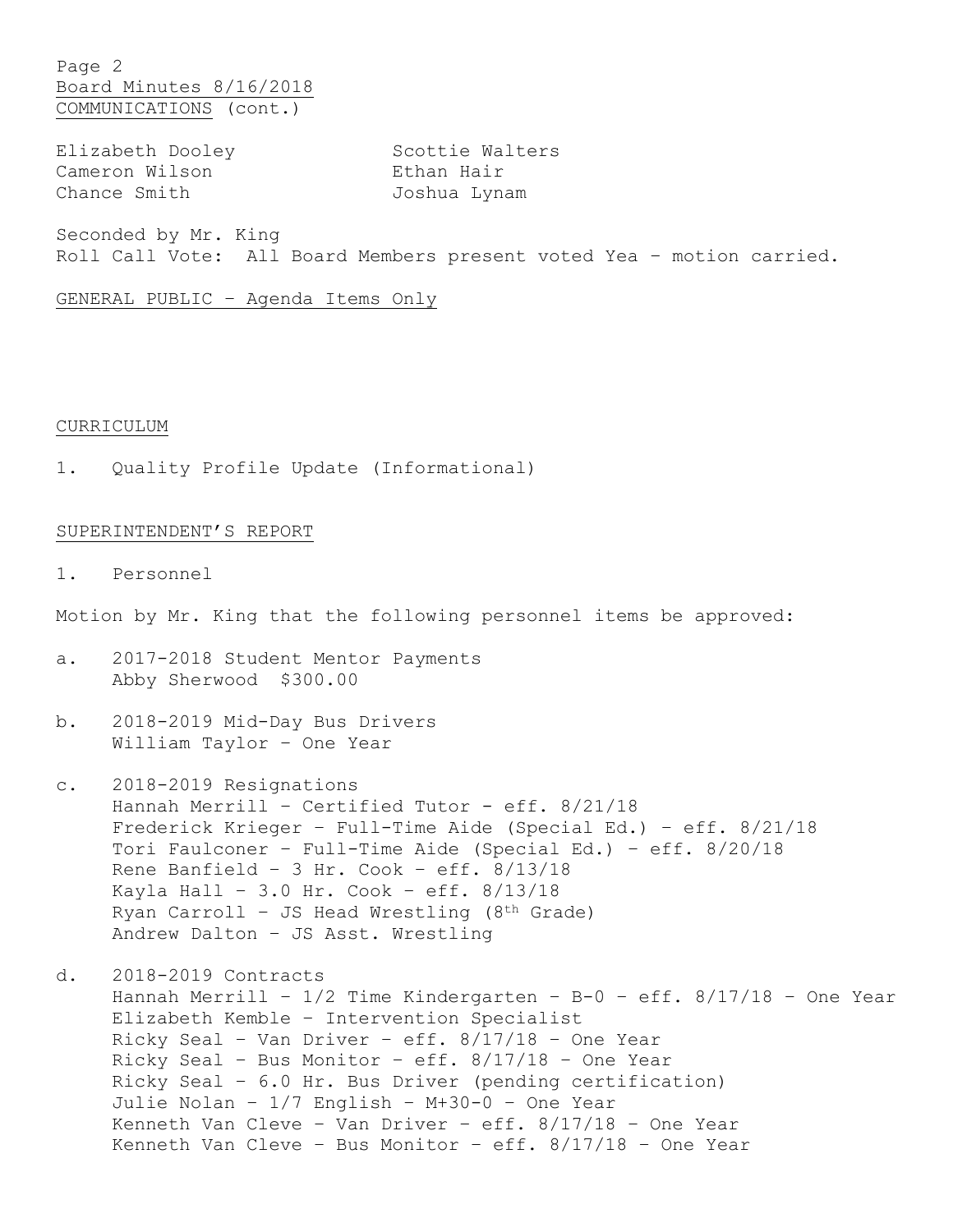## Page 3 Board Minutes 8/16/2018 SUPERINTENDENT'S REPORT (cont.)

Janeen Shumate – Full-Time Aide (Special Ed.) – eff. 8/21/18 – One Year Abigail Bush – Part-Time RTI Aide – eff. 8/21/18 - One Year Tara Pugh -  $3.0$  Hr. Cook - eff.  $8/17/18$  - One Year Cathy Hacker – Full-Time Aide (Special Ed.) – One Year Barry Niemeyer – Full-Time Aide (Special Ed.) – One Year Derek Rehage – Strength Training Teacher (1/7) – First Semester – One Year

- e. 2018-2019 Supplementals Kelsey Withrow HS Dramatics Advisor Cindy Silber JS Team Leader Lisa Willig JS Team Leader Brandon McBee JS Team Leader Jaci Gill **JS** Team Leader Dan Rettig **JS** Team Leader Alexandria Couch JS Dramatics Advisor Ryan Carroll JS Asst. Wrestling Andrew Dalton JS Asst. Wrestling
- f. 2018-2019 Contract Changes Michelle R. Miller – Elem. Teacher – Change from .64 FTE to .80 FTE Lucas Parks - High School Teacher – Change from .50 FTE to .57 FTE
- g. 2018-2019 Substitutes Joseph Fette – Bus Driver Nellie Barton – Cook James Bucher – Bus Driver

Seconded by Ms. Evanson Roll Call Vote: All Board Members present voted Yea – motion carried.

2. Motion by Mrs. Peak that the Board approve the 2018-2019 bus routes.

Seconded Ms. Robards Roll Call Vote: All Board Members present voted Yea – motion carried.

- 3. Nutrition Standards Administrative Regulation (Informational)
- 4. Audiology Service Agreements

Motion by Ms. Evanson that the Board approve the audiology service agreements with Butler County ESC.

Seconded by Mr. King Roll Call Vote: All Board Members present voted Yea – motion carried.

5. Disposal of Outdated Items at St. John the Baptist School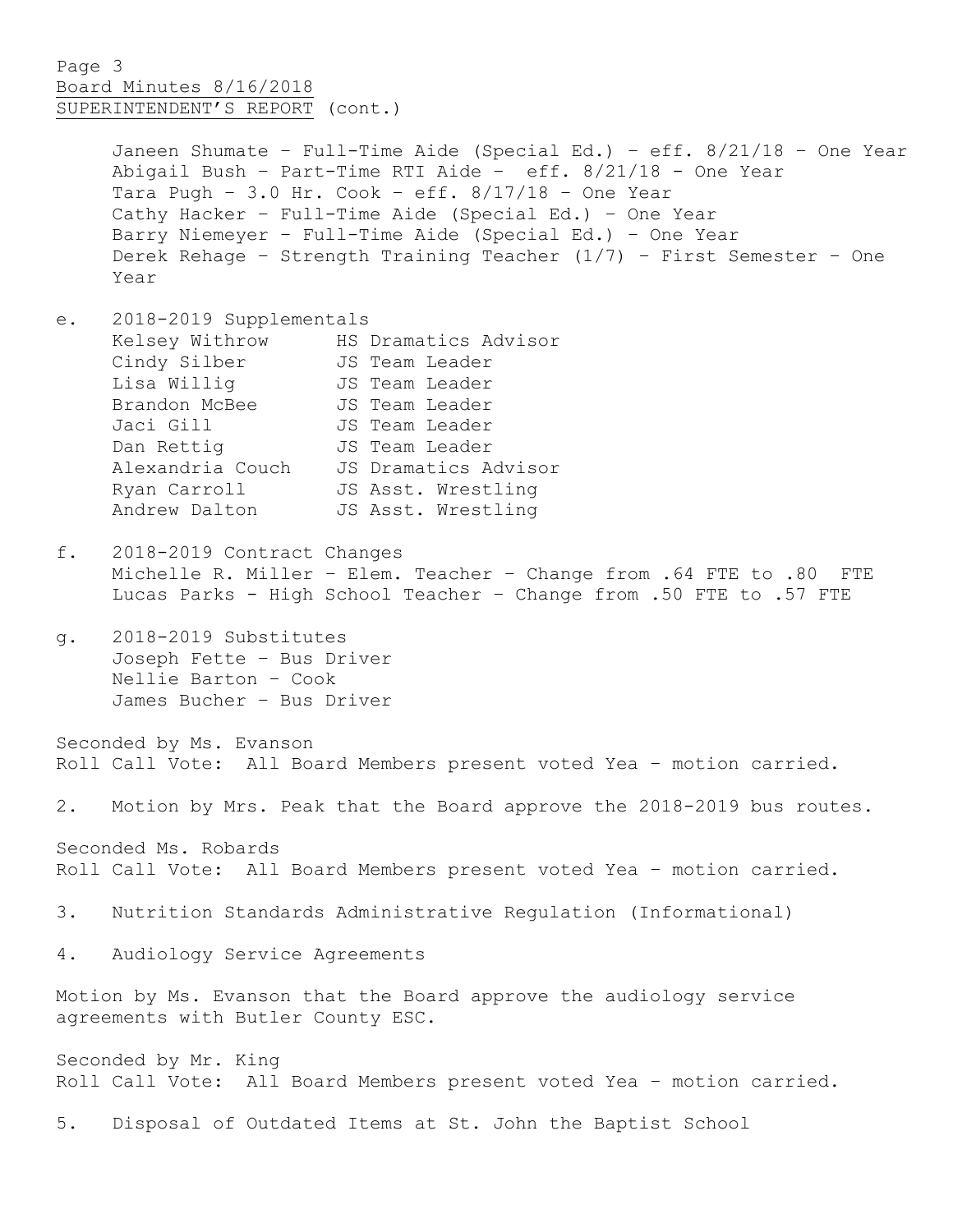Page 4 Board Minutes 8/16/2018 TREASURER'S REPORT (cont.)

Motion by Mrs. Peak that the Board approve the disposal of the following broken, outdated and/or unused textbooks and materials at St. John the Baptist School.

|                   | All Webster Student Dictionary | Merriam-Webster | Copyright 1977 |  |
|-------------------|--------------------------------|-----------------|----------------|--|
| Health Grades 2-3 |                                | McGraw-Hill     | Copyright 1999 |  |

Seconded by Ms. Robards Roll Call Vote: All Board Members present voted Yea – motion carried.

6. Generations Learning and Activity Center 2018-2019 Latchkey Contract

Motion by Mr. King that the Board approve the Generations Learning Activity Center 2018-2019 Latchkey Contract. Price and charges remain the same as last year.

Seconded by Mrs. Peak Roll Call Vote: All Board Members present voted Yea – motion carried.

7. SHP – High School Renovation Options (Informational)

#### TREASURER'S REPORT

1. Financial Results

Motion by Mrs. Peak that the Board approve the Treasurer's Monthly Financial Report and Schedule of Investments as follows:

### MONTHLY FINANCIAL REPORT

### GENERAL FUND

| Beginning Balance 7/1/2018                                                                                                                                                                                                             | \$8,056,544.90                                                                                                       |
|----------------------------------------------------------------------------------------------------------------------------------------------------------------------------------------------------------------------------------------|----------------------------------------------------------------------------------------------------------------------|
| Plus: Receipts for July 2018                                                                                                                                                                                                           | 7,630,283.34                                                                                                         |
| Total Cash Available                                                                                                                                                                                                                   | 15,686,828.24                                                                                                        |
| Less: Disbursements for July 2018                                                                                                                                                                                                      | 2,816,550.58                                                                                                         |
| Ending Balance 7/31/2018                                                                                                                                                                                                               | \$12,870,277.66 \$12,870,277.66                                                                                      |
| ALL OTHER FUNDS<br>Beginning Balance 7/1/2018<br>Plus: Receipts for July 2018<br>Total Cash Available<br>Less: Disbursements for July 2018<br>Ending Balance 7/31/2018<br>Total Fund Balances 7/31/2018<br>(General & All Other Funds) | \$78,344,806.37<br>1,712,002.11<br>80,056,808.48<br>277,817.58<br>\$79,778,990.90 \$79,778,990.90<br>\$92,649,268.56 |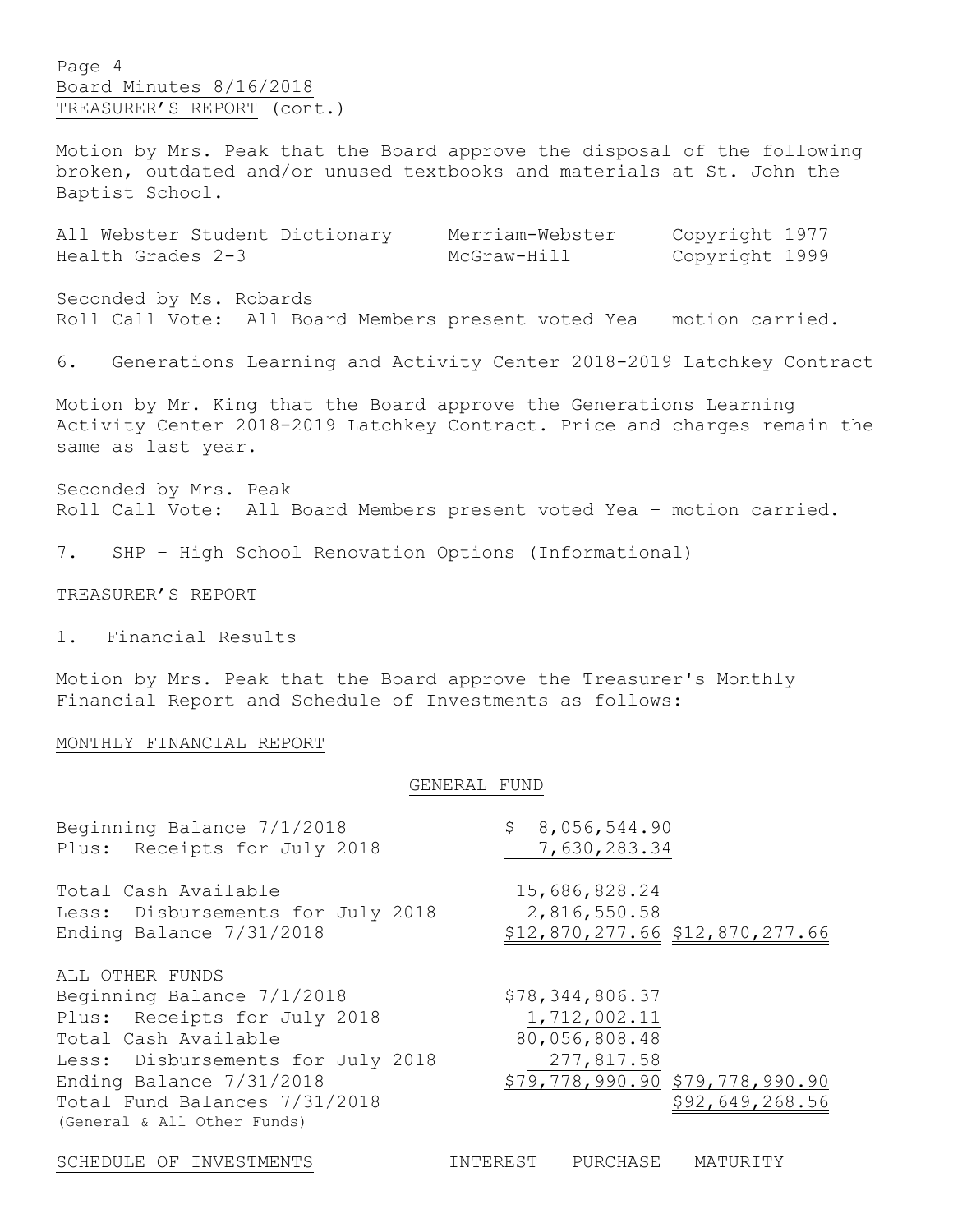# Page 5 Board Minutes 8/16/2018 TREASURER'S REPORT (cont.)

| TYPE OF INVESTMENT       | <b>AMOUNT</b>  | RATE  | DATE     | DATE     | FUND         |
|--------------------------|----------------|-------|----------|----------|--------------|
| Commercial Paper         | \$400,000.00   | 1.60% | 01/02/18 | 08/01/18 | Bond         |
| Federal Agency           | \$2,487,108.33 |       | 05/02/18 | 08/01/18 | Bond         |
| Certificate of Deposit   | \$250,000.00   | 1.30% | 05/09/17 | 08/17/18 | General      |
| Certificate of Deposit   | \$250,000.00   | 1.12% | 08/30/17 | 08/30/18 | General      |
| Certificate of Deposit   | \$250,000.00   | 0.90% | 09/09/16 | 09/10/18 | General      |
| Certificate of Deposit   | \$250,000.00   | 1.05% | 09/12/16 | 09/12/18 | General      |
| Certificate of Deposit   | \$253,341.67   | 2.00% | 05/11/17 | 09/14/18 | General      |
| Certificate of Deposit   | \$250,000.00   | 1.15% | 09/16/16 | 09/16/18 | General      |
| Commercial Paper         | \$2,479,012.50 |       | 05/02/18 | 09/17/18 | Bond         |
| Certificate of Deposit   | \$250,000.00   | 0.85% | 09/19/16 | 09/19/18 | General      |
| Certificate of Deposit   | \$250,000.00   | 1.00% | 09/23/16 | 09/24/18 | General      |
| Commercial Paper         | \$2,476,566.67 |       | 05/02/18 | 10/01/18 | Bond         |
| Certificate of Deposit   | \$250,000.00   | 1.00% | 09/09/16 | 10/09/18 | General      |
| Commercial Paper         | \$1,977,300.00 |       | 05/03/18 | 10/30/18 | Bond         |
|                          | \$1,976,744.44 |       | 05/03/18 | 11/01/18 |              |
| Commercial Paper         |                | 1.05% | 01/02/18 | 11/07/18 | Bond<br>Bond |
| Federal Agency           | \$3,450,000.00 |       |          |          |              |
| Certificate of Deposit   | \$250,000.00   | 1.50% | 05/09/17 | 11/13/18 | General      |
| Commercial Paper         | \$2,470,766.71 |       | 05/03/18 | 11/13/18 | Bond         |
| Certificate of Deposit   | \$250,000.00   | 1.55% | 11/22/17 | 11/21/18 | General      |
| Certificate of Deposit   | \$250,000.00   | 1.30% | 05/09/17 | 11/23/18 | General      |
| Certificate of Deposit   | \$250,000.00   | 1.45% | 11/24/17 | 11/23/18 | General      |
| Certificate of Deposit   | \$250,000.00   | 1.50% | 06/30/17 | 12/31/18 | General      |
| Federal Agency           | \$500,255.69   | 1.25% | 11/17/17 | 01/16/19 | General      |
| Certificate of Deposit   | \$250,013.01   | 1.90% | 03/08/18 | 03/07/19 | General      |
| Federal Agency           | \$500,852.50   | 1.50% | 11/17/17 | 03/08/19 | General      |
| Certificate of Deposit   | \$250,000.00   | 1.55% | 06/30/17 | 03/29/19 | General      |
| Certificate of Deposit   | \$250,000.00   | 2.10% | 03/14/18 | 04/15/19 | General      |
| Certificate of Deposit   | \$250,000.00   | 1.95% | 04/27/18 | 04/26/19 | General      |
| Certificate of Deposit   | \$250,000.00   | 1.60% | 11/22/17 | 05/22/19 | General      |
| Federal Agency           | \$249,336.28   | 1.38% | 03/27/18 | 05/28/19 | General      |
| Federal Agency           | \$4,968,298.08 | 1.13% | 05/03/18 | 05/31/19 | Bond         |
| Federal Agency           | \$249,982.33   | 1.63% | 03/27/18 | 06/14/19 | General      |
| Certificate of Deposit   | \$250,000.00   | 2.10% | 03/27/18 | 06/27/19 | General      |
| Federal Agency           | \$492,951.46   | 0.88% | 04/17/18 | 08/02/19 | General      |
| Federal Agency           | \$5,016,163.19 | 2.38% | 05/02/18 | 09/13/19 | Bond         |
| Certificate of Deposit   | \$250,000.00   | 2.20% | 03/29/18 | 09/29/19 | General      |
| Certificate of Deposit   | \$250,000.00   | 2.30% | 03/29/18 | 09/30/19 | General      |
| Federal Agency           | \$497,675.00   | 1.44% | 03/27/18 | 10/21/19 | General      |
| Federal Agency           | \$496,551.67   | 1.50% | 03/27/18 | 12/19/19 | General      |
| Federal Agency           | \$4,015,018.60 | 2.53% | 07/02/18 | 12/26/19 | Bond         |
| Federal Agency           | \$5,000,188.89 | 2.42% | 05/02/18 | 01/24/20 | Bond         |
| Federal Agency           | \$4,019,966.67 | 2.15% | 07/02/18 | 02/14/20 | Bond         |
| Federal Agency           | \$5,000,702.78 | 2.53% | 05/02/18 | 05/07/20 | Bond         |
| Federal Agency           | \$2,482,041.67 | 1.50% | 05/02/18 | 05/28/20 | Bond         |
| Federal Agency           | \$2,108,472.01 | 2.50% | 07/02/18 | 09/14/20 | Bond         |
| Federal Agency           | \$3,040,339.70 | 1.80% | 07/02/18 | 09/21/20 | Bond         |
| Federal Agency           | \$4,977,000.00 | 2.00% | 05/02/18 | 11/20/20 | Bond         |
| Federal Agency           | \$2,732,155.56 | 2.00% | 05/02/18 | 01/29/21 | Bond         |
| Federal Agency           | \$1,989,166.67 | 2.20% | 05/02/18 | 01/29/21 | Bond         |
| Federal Agency           | \$1,680,904.51 | 2.35% | 05/02/18 | 01/29/21 | Bond         |
| Federal Agency           | \$5,002,233.33 | 2.68% | 05/02/18 | 04/26/21 | Bond         |
| Fifth Third Money Market | \$1,001,184.14 | 1.55% |          |          | General      |
| Fifth Third Money Market | \$2,225,320.01 | 1.55% |          |          | Bond         |
| KeyBank Capital Market   | \$864,636.79   | 1.77% |          |          | General      |
| Star Ohio                | \$19,147.77    | .01%  |          |          | General      |
|                          |                |       |          |          |              |

July 2018 FISCAL YTD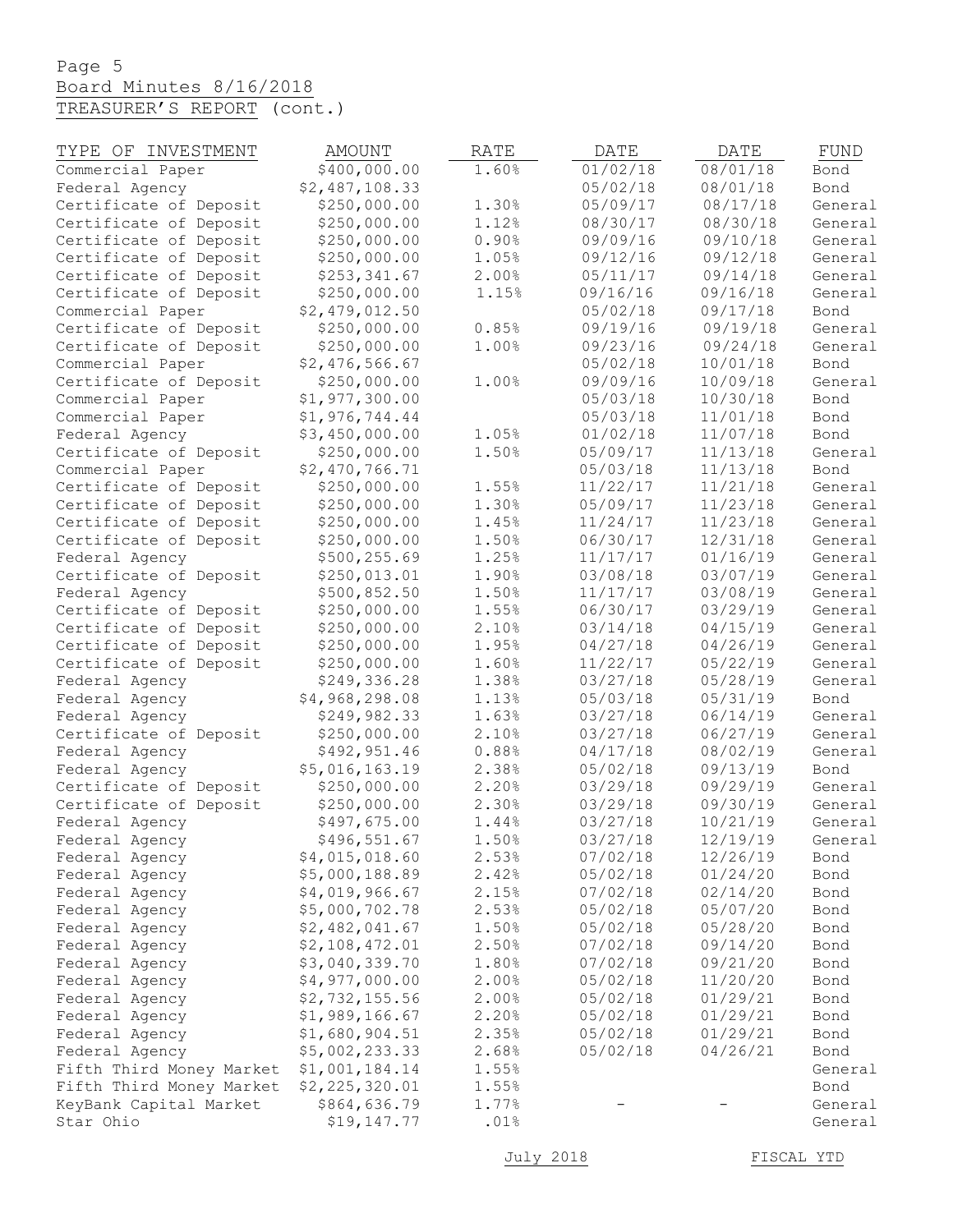Page 6 Board Minutes 8/16/2018 TREASURER'S REPORT (cont.)

| Interest received - General Fund | \$27,996.38 | \$27,996.38 |
|----------------------------------|-------------|-------------|
| Interest received - Bond Fund    | \$75,580.95 | \$75,580.95 |

Seconded by Mr. King Roll Call Vote: All Board Members present voted Yea – motion carried.

2. Resolution No.1-2019 - FY 2019 Permanent Appropriations

Motion by Ms. Evanson that the Board adopt the following Resolution No.1- 2019: BE IT RESOLVED by the Board of Education, Southwest Local School District, Hamilton County, Ohio, that to provide for the current expenses and other expenditures of said Board of Education, during the period July 1, 2018 to June 30, 2019, the following sums be and the same are hereby set aside and appropriated for the several purposes for which expenditures are to be made and during the same period, as follows:

GENERAL FUND 001 36,597,413.00

| OTHER FUNDS                                                 |                    |
|-------------------------------------------------------------|--------------------|
| BOND RETIREMENT FUND 002                                    | \$7,500,000.00     |
| PERMANENT IMPROVEMENT FUND 003                              | 82,059.88          |
| BUILDING FUND 004                                           | 14, 170, 600.38    |
| FOOD SERVICES FUND 006                                      | 2,049,352.57       |
| SPECIAL TRUST FUND 007                                      | 15,936.36          |
| UNIFORM SCHOOL SUPPLIES FUND 009                            | 504,627.57         |
| CLASSROOM FACILITIES 010                                    | 51,719,159.00      |
| PUBLIC SCHOOL SUPPORT FUND 018                              | 239,703.68         |
| OTHER GRANT FUND 019                                        | 22,399.04          |
| DISTRICT AGENCY FUND 022                                    | 794.22             |
| CLASSROM FACILITIES MAINT. 034                              | 447,903.50         |
| STUDENT ACTIVITY FUND 200                                   | 317,020.27         |
| ATHLETIC ACTIVITY FUND 300                                  | 341,960.86         |
| AUXILIARY SERVICES FUND 401                                 | 228, 139. 23       |
| DATA COMMUNICATIONS FOR SCHOOL BUILDINGS FUND 451           | 10,800             |
| CAREER TECHNICAL EDUCATION ENHANCEMENT FUND 461             | 8,000.00           |
| MISCELLANEOUS STATE GRANTS 499                              | 2,500.00           |
| (IDEA, PART B) SPECIAL EDUCATION FUND 516                   | 1,021,276.64       |
| TITLE I DISADVANTAGED CHILDREN/TARGETED ASSISTANCE FUND 572 | 819,963.13         |
| (IDEA - ECSE, PART B) SPECIAL EDUCATION FUND 587            | 15,590.84          |
| IMPROVING TEACHER QUALITY FUND 590                          | 141,790.23         |
| TITLE IV-A STUDENT SUPPORT AND ENRICHMENT 599               | 355,725.86         |
| TOTAL OTHER FUNDS                                           | \$80,015,303.26    |
| TOTAL APPROPRIATIONS - ALL FUNDS                            | \$116, 612, 716.26 |

Seconded by Ms. Robards Roll Call Vote: All Board Members present voted Yea – motion carried.

3. Board Policy – Attendance, Truancy, and Dismissal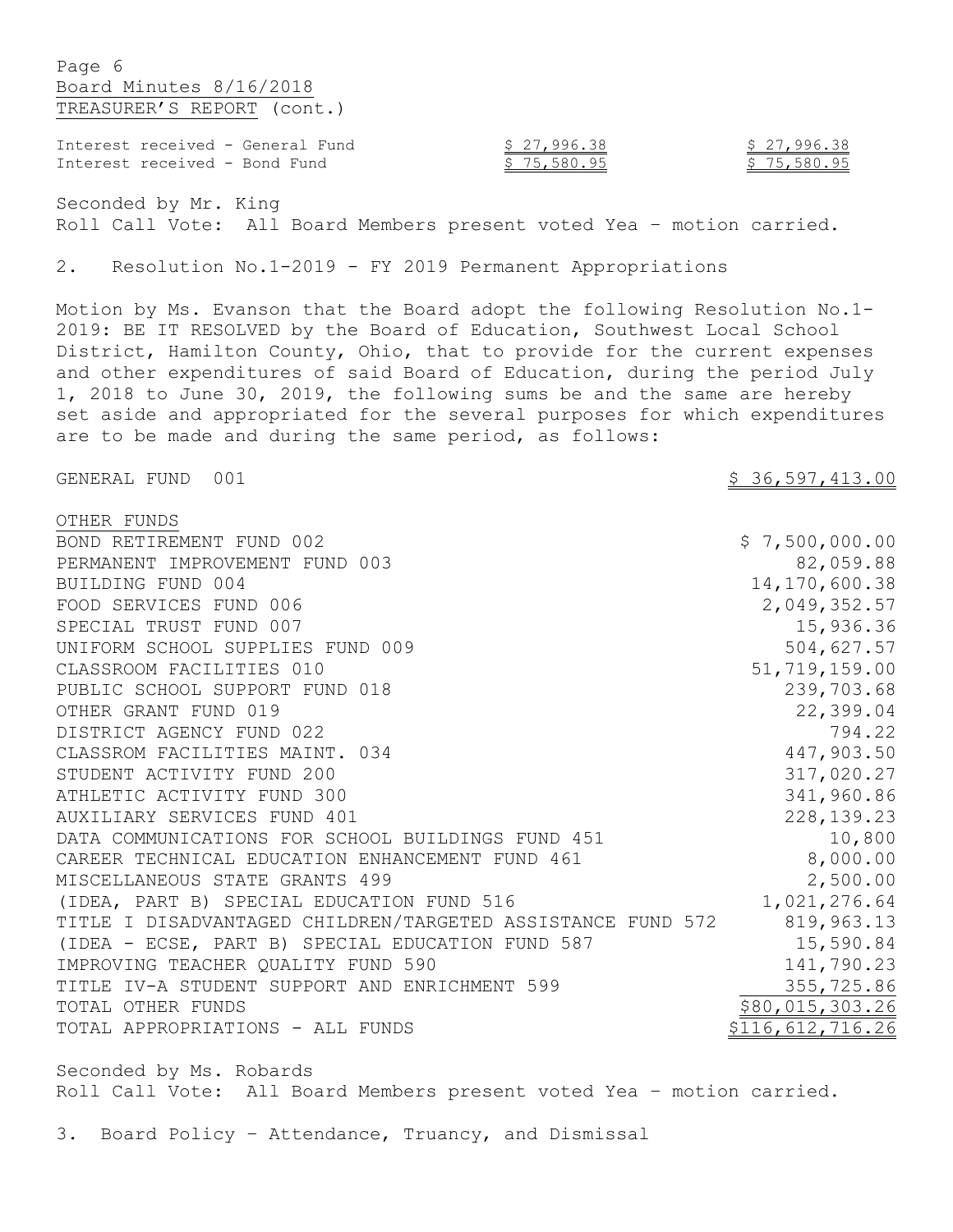Page 7 Board Minutes 8/16/2018 TREASURER'S REPORT (cont.)

Motion by Mrs. Peak that the board adopt the attached changes to board policy in the following sections on Student Absences and Excuses (JED & JED R), Truancy (JEDA), and student dismissal precautions (JEDB).

Seconded by Ms. Evanson Roll Call Vote: All Board Members present voted Yea – motion carried.

4. Board Policy - Career Advising

Motion by Mrs. King that the board adopt the attached board policy on career advising (IJA).

Seconded by Ms. Evanson Roll Call Vote: All Board Members present voted Yea – motion carried.

5. Transfer of Funds

Motion by Mrs. Peak that the board approve the transfer of \$6,358.49 from the general fund into the permanent improvement fund.

Seconded by Ms. Robards Roll Call Vote: All Board Members present voted Yea – motion carried.

6. Memorandum of Understanding for School Program Services

Motion by Ms. Robards that the Board approve the Memorandum of Understanding with Butler County Educational Service Center to provide services through the Union Day/Therapeutic School.

Seconded by Ms. Evanson Roll Call Vote: All Board Members present voted Yea – motion carried.

7. Service Agreement for Customized Gifted Coordination

Motion by Ms. Evanson that the Board approve the Service Agreement with Hamilton County Educational Service Center for Customized Gifted Coordination.

Seconded by Mr. King Roll Call Vote: All Board Members present voted Yea – motion carried.

8. Service Agreement for Instructional Coaching Support

Motion by Mrs. Peak that the Board approve the Service Agreement with Hamilton County Educational Service Center for Instructional Coaching Support.

Seconded by Mr. King